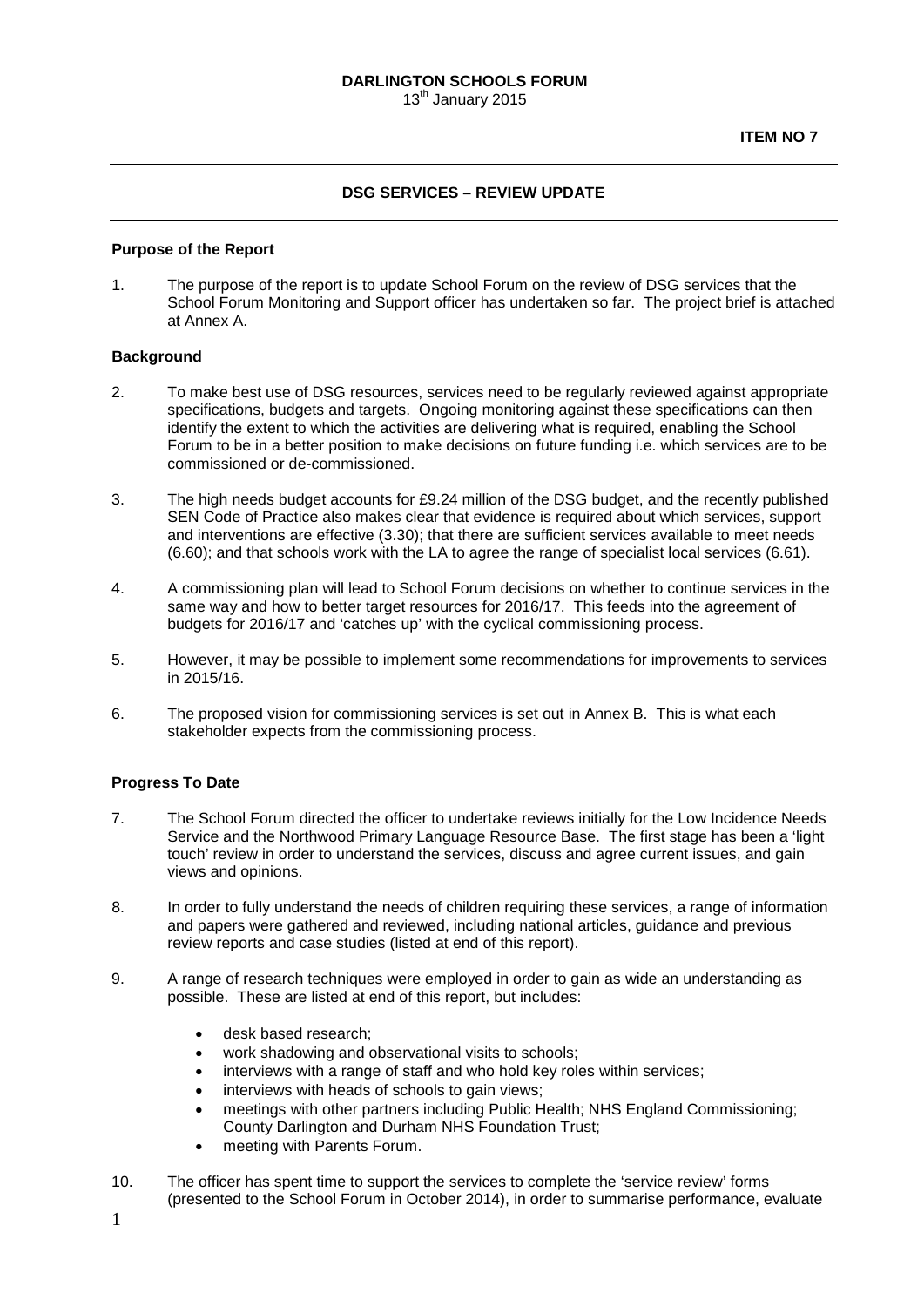success and consider key learning points. These will be agreed with service managers/Head Teacher as relevant when complete.

- 11. The analysis of 2013/14 spend will also be used to assess value for money on a cost per place basis and feed into future School Forum decisions.
- 12. Service specifications will form part of new SLAs/or contracts as relevant. It is expected that Academy schools hosting services will be required to sign new contracts, and maintained schools to sign updated SLAs.
- 13. The officer has also assisted the Manager of Resource Provision at Hurworth Secondary School (also ASD/SCD Outreach co-ordinator), to plan for a proposed new model of outreach support. This focuses on the use of a training programme, to build capacity within schools to enable identified staff to implement strategies of support for pupils with ASD/SCD.
- 14. The officer has also attended joint commissioning events, and meetings, and is a member of the Darlington Joint Commissioning Group for Children's Services. The first action for this group is to map commissioned children's services in Darlington and identify which services are currently joint commissioned, and timescales on existing contracts and commission plans.

#### **Results and Implications**

- 15. The consensus across all research and meetings is that the demand on the services is increasing, requiring different approaches to meet these needs. The need for Speech and Language therapy as part of a programme of support for all special educational needs has been raised on nearly every occasion.
- 16. Some of the key themes that have emerged, which need to be taken account of are that:
	- The vast majority of interviewees reported that there should continue to be resource bases to support high needs.
	- The outreach functions are in high demand, but capacity is limited.
	- There is a continuing need for professional development and up-skilling. Training has been delivered, and is being considered to, for example, address how Teachers and Teaching Assistants (TA) can integrate good practice in mainstream classes, to use specialist resources in innovative ways for all children, to deliver programmes of support for children with similar needs and/or support to deliver programmes that have been provided by therapists. Recent training ran by the Speech and Language service has been well attended and valued.
	- Schools often pay on an individual basis for additional training (eg for TA's) or employ specialist therapists, indicating that there could be a potential wider need which may benefit from central commissioning.
	- Resources for pupils with sensory impairment are often expensive. Equipment and aids need to be maintained, repaired and kept up to date, which requires specialist knowledge and assessment. The support provided by specialist teaching and technologist staff with expertise is valued.
	- There is an emerging need to more fully involve parents of children with high needs with educational targets and programmes, for example, through involvement in training, and/or more specific one to one support/meetings to enable parents to sustain the levels of learning throughout school holidays.
- 17. There are some areas of support identified to be important but missing from the current service 'offer' and some areas requiring improvement:
	- dyslexia support was removed due to capacity of service, could it be re-introduced?
	- awareness raising of the services, confirmation of the access criteria and ensuring that referral forms are up to date, and easy to find
	- clarity required on the support for transition from early years
	- capacity of health professionals to 'follow-through' on assessments ie to instruct TAs/Teachers to deliver programmes;
	- waiting times for specialist therapy are hampering children's progress, and liaison with health professionals and professional support colleagues for parental advice is slow
	- the need for services to improve response times in providing feedback from outreach visits.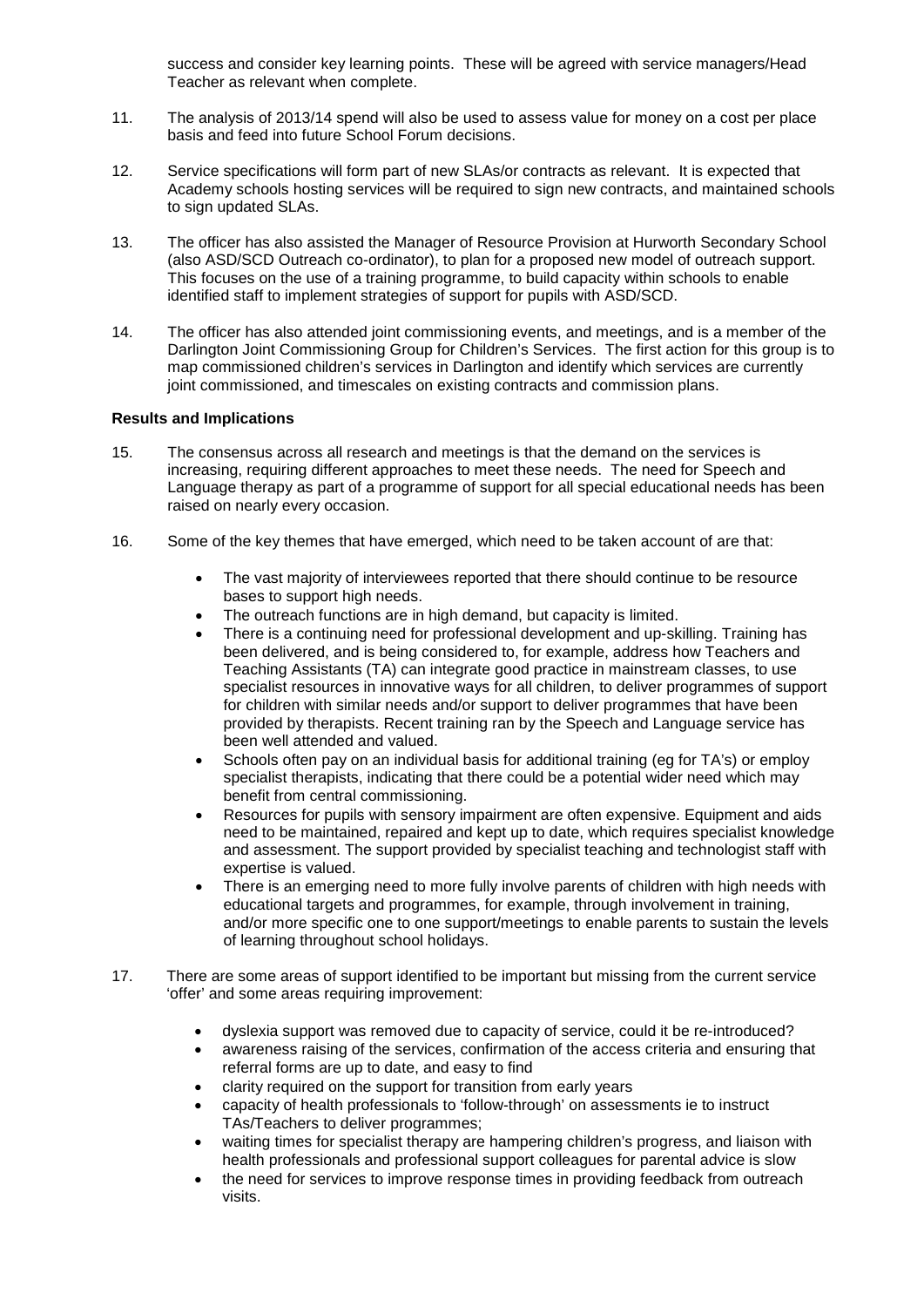- 18. Because use of services is on a needs led basis, the access criteria is not necessarily known in detail. This could impact on the level of intervention that a school provides, as the danger could be that schools do not use routine strategies before calling specialist support. Similarly, at the practitioner level, because network relationships are strong, the specialist teachers are known and well trusted. Whilst this is positive, it could also engender a culture of 'reliance'. The quality of the support is deemed to be good but as local needs are increasing, concern has been expressed that responsiveness and flexibility of outreach support may suffer because of lack of capacity.
- 19. Areas that have not yet been discussed in detail include:
	- Different approaches to delivery of outreach (eg in-reach), and models for the future;
	- Funding of services ie should the funding be devolved to schools to employ own specialist staff and/or training; or continue to be provided centrally for the benefit of all schools;
	- Responsibilities for succession planning.
- 20. Issues that have arisen in relation to collection of data are:
	- performance data and reporting of pupil progress is recorded differently by each service;
	- how the current and any future reporting of academic progress needs to be updated in accordance with the school's adopted methodology under 'Assessing Without Levels'.

# **Conclusions**

- 21. Throughout the review, there were recurring themes:
	- favour for the continuation of specialist services;
	- need to retain a core of expert and qualified staff to keep a knowledge base, flexibility, and delivery of training;
	- need for specialist teachers to undertake direct teaching, specific functional assessments of hearing and vision in a school setting as part of the holistic assessment process;
	- need for audiology and speech and language therapy health support which must be responsive and in co-ordination with education services;
	- training of school staff to improve the universal level of support to all children, and specialist training where required.
- 22. By strengthening the emphasis on offering help at the earliest possible point, and providing professional development to secure expertise at the universal level then schools will be less reliant on outreach, enabling the focus on individual specialist support to take place in resource bases or in special school/units as appropriate. See requirements by the SEN Code of Practice 2014, (see para 4.32 and chapter 5).
- 23. As also required by the SEN Code, specialist services should include, but not be limited to specialist teachers or support services (see para 6.61), therefore future work needs to clarify the support role and responsibilities of health services, such as Speech and Language Therapy.
- 24. It is suggested that some issues be tested through further consultation, perhaps through use of surveys to all schools to ascertain what support they provide through their SEN devolved funding particularly for Speech and Language, and what support they would like to see provided collectively.

# **Next Steps**

- 25. Immediately:
	- Review local offer pages on the LA website/information available on services to ensure access criteria and threshold information is clear, concise and accessible to all.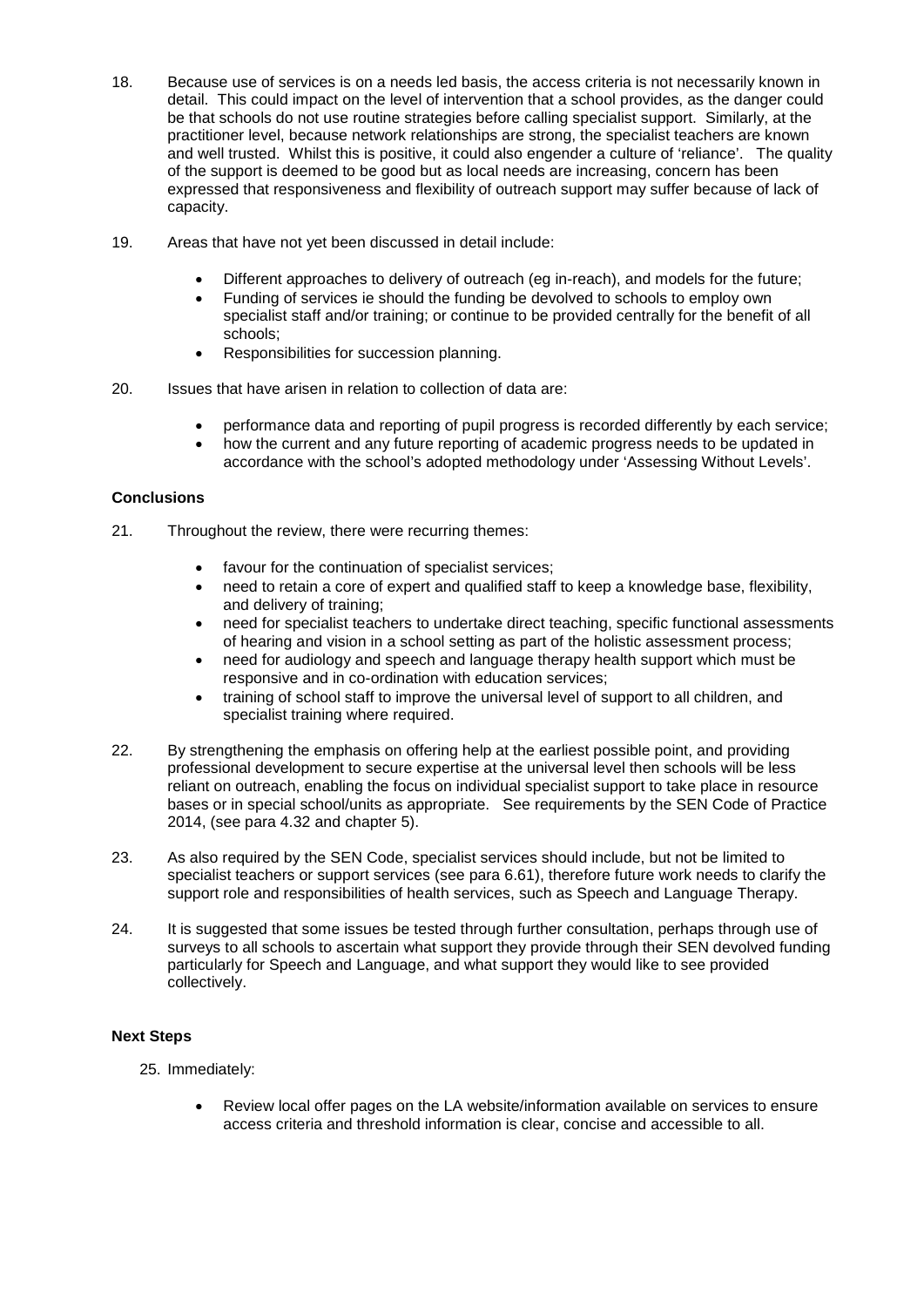### 26. Short Term:

- Further consultation to understand what additional Speech and Language support schools themselves commission;
- Further survey's of parents
- Further meetings with health professionals
- Agree data recording for individual children;
- Conclusion of contract discussions with LA Legal Team and agreement of contracts/SLAs for 2014/15.

## 27. Mid Term:

- Finalisation of reports on Speech and Language/LINS, providing information on what is working and not working, for agreement at March 2015 School Forum;
- Agree and propose specification of services with options, for agreement at March 2015 School Forum
- Commence review of ASD provision, and by extension Mount Pleasant Resource Base; To undertake review of Heathfield primary Complex Needs Resource Base; Report on progress to March 2015 School Forum.

28. Long Term:

• Commissioning plan for agreement at May 2015 School Forum

### **Timescale**

|                | <b>Activity</b>                                                                                                            | <b>Timescale</b>                               | <b>Progress</b> |
|----------------|----------------------------------------------------------------------------------------------------------------------------|------------------------------------------------|-----------------|
| $\mathbf{1}$ . | Review of 2013/14 services (initially priority services)                                                                   | October - December 2014<br>(priority services) | Complete        |
| 2.             | Contracting of 2014/15 services -<br>agree reviewed service specifications, outcomes, update<br>of contracts and SLAs etc. | January - March 2015<br>(priority services)    | In<br>Progress  |
| 3.             | Agree 2015/16 Budgets:                                                                                                     | January 2015                                   | In.<br>Progress |
| 4.             | Data review                                                                                                                | January-March 2015                             |                 |
| 5.             | Review of ASD Base Hurworth and Heathfield                                                                                 | January - March 2015                           |                 |
|                | School Forum Meeting                                                                                                       | 10 March 2015                                  |                 |
| 6.             | 2015/16 Commissioning Plan -<br>resource analysis, needs assessment/gap analysis                                           | March - May 2015                               |                 |
| 7.             | Development and finalisation of 2015/16 service<br>specifications; identification of alternatives and<br>commissioning     | June - August 2015                             |                 |

### **Recommendation**

- 29. It is recommended that Members of the School Forum:
	- (a) Note the progress on review of services;
	- (b) Note the next steps
	- (c) Note timescales.

Eleanor Marshall School Forum Monitoring & Support Officer